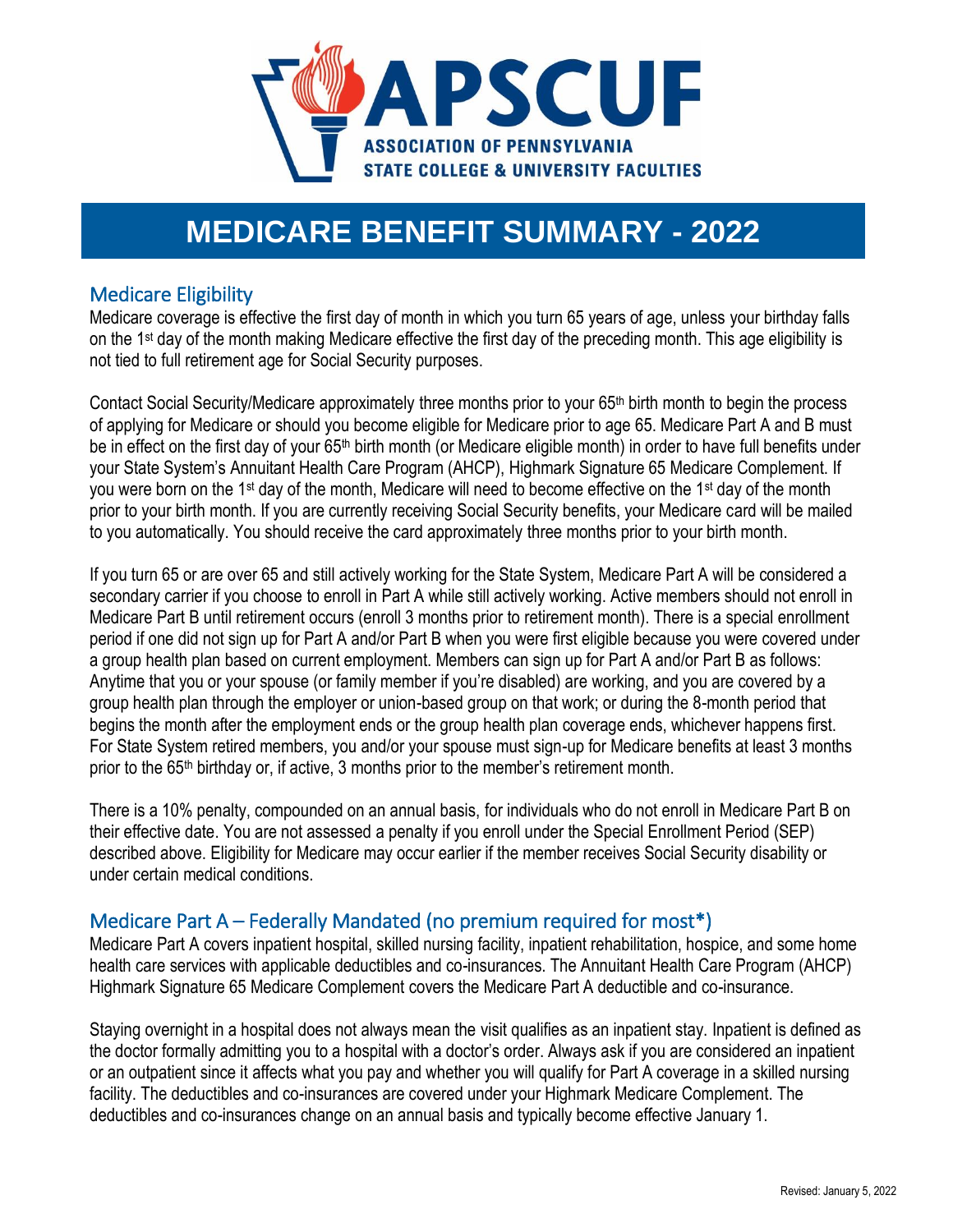2022 Part A Deductible and Coinsurance

| Inpatient hospital deductible                        | \$1,556.00 |                                         |
|------------------------------------------------------|------------|-----------------------------------------|
| Daily coinsurance for days 1-60 of hospitalization   | \$0.00     |                                         |
| Daily coinsurance for days 61-90 of hospitalization  | \$389.00   | Covered by<br><b>Highmark Signature</b> |
| Daily coinsurance for lifetime reserve days (91-150) | \$778.00   | 65 Medicare<br>Complement               |
| Skilled nursing facility coinsurance for days 0-20   | \$0.00     |                                         |
| Skilled nursing facility coinsurance for days 21-100 | \$194.50   |                                         |

You pay all hospitalization costs for each day after the lifetime reserve days. You pay all costs for days 101 and beyond in a skilled nursing facility.

\*The Part A premium is free if you or your spouse paid Medicare taxes for 40 or more quarters. If you paid Medicare taxes for 30-39 quarters, the standard Part A premium in 2022 is \$274 per month. If you paid Medicare taxes for less than 30 quarters, the standard Part A premium in 2022 is \$499 per month.

## Medicare Part B – Federal Insurance (Premium Required)

Medicare Part B covers physician services, outpatient hospital services, certain home health, surgical services, durable medical equipment, and certain other medical and health services not covered by Medicare Part A.

The monthly premium is based on your gross income as reported on your IRS tax return from two (2) years prior to enrollment. The standard monthly premium for 2022 is **\$170.10** for those who filed and individual return of \$91,000 or less or a joint return of \$182,000 or less in 2020 (see end of document for more information).

The 2022 Medicare Part B **annual deductible is \$233**. After the annual deductible is satisfied for the benefit period (calendar year), Medicare Part B pays 80% of eligible services and the Highmark Signature 65 Medicare Complement picks up the 20% co-insurance. Medicare Part B's annual deductible may be an eligible expense under Major Medical.

The premium for Medicare Part B is adjusted annually with an effective date of January 1. If you are receiving Social Security, the Medicare Part B premium is automatically deducted from your SSI. If not, you are billed quarterly. The Annuitant Health Care Program (AHCP) program premium, which covers the cost of the Highmark Signature 65 Medicare Complement, is deducted from your SERS check or a designated bank account, depending on your retirement program

As a result of the Affordable Care Act, Medicare now covers many services without cost to patients, including the new Annual Wellness Visit that was created under the Affordable Care Act. Detailed information about coverage and limitations is available on the Medicare website at<https://www.medicare.gov/> and via the "Medicare What's Covered" mobile app. The annual [Medicare & You booklet,](https://www.medicare.gov/Pubs/pdf/10050-Medicare-and-You.pdf) available for download from the Medicare website, is a great resource.

### Medicare Part D

Your prescription drugs are eligible under the Major Medical portion of the Highmark Signature 65 Medicare Complement.**"** You will be assessed your annual deductible and co-insurance based on the CBA in effect at the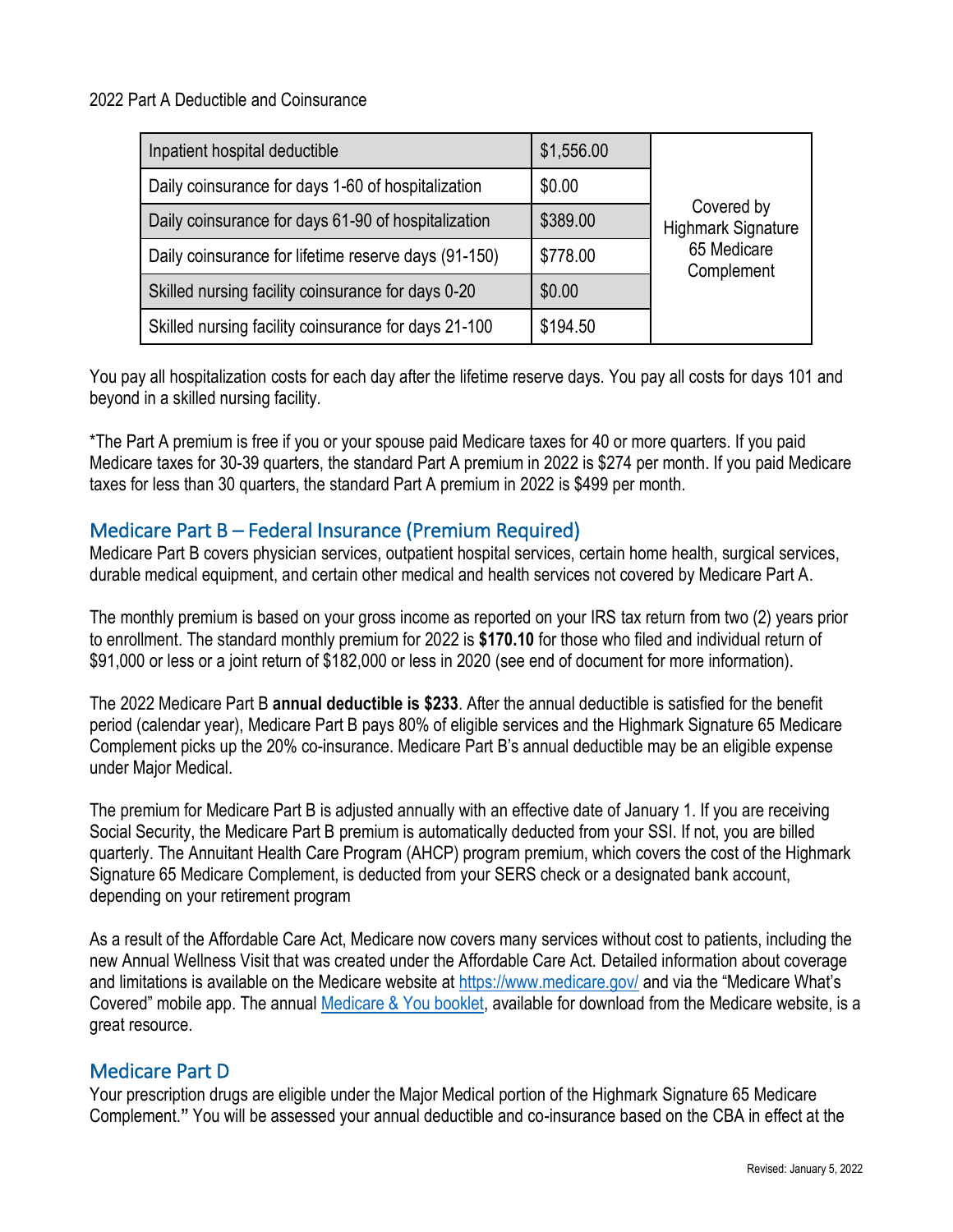time of retirement. Under the Highmark Signature 65 Medicare Complement, you are required to purchase your prescription(s) based on retail cost and submit for reimbursement. Highmark will reimburse 80% of the eligible services after the Signature 65 Major Medical deductible is satisfied. Once you have satisfied the annual coinsurance limit, Highmark will reimburse at 100%.

#### **If you are eligible for the PASSHE Annuitant Health Care Program (AHCP), you do not need to enroll in Medicare Part D since this is considered "creditable coverage.**

## Medicare Summary Notices

If you get a Medicare-covered service, you will get a Medicare Summary in the mail **every 3 months**. The summary shows all your services or supplies that providers and suppliers billed to Medicare during the 3-month period, what Medicare paid, and what you may owe the provider. Review the Medicare summary and your Highmark statement for the following:

- $\triangleright$  Highmark Medicare Complement plan coordinated and processed accordingly
- $\triangleright$  Check to ensure that you indeed did receive all services, supplies, or equipment listed
- $\triangleright$  If there are any denied services, call your doctor's or other health care provider's office to make sure they submitted the correct information
- $\triangleright$  You can view your Medicare Summary Notice within about 24 hours after processing at [www.MyMedicare.gov](http://www.mymedicare.gov/) (must register for access).

## Travel (health care needed when traveling outside the United States)

Generally speaking, Medicare doesn't cover health care while traveling outside the U.S. (The "U.S." includes the 50 states, the District of Columbia, Puerto Rico, the U.S. Virgin Islands, Guam, the Northern Mariana Islands, and American Samoa.) There are some exceptions, including cases where Medicare may pay for services you receive while on board a ship within the territorial waters adjoining the land areas of the U.S. Medicare may pay for inpatient hospital, doctor, or ambulance services you get in a foreign country in these rare cases:

- You're in the U.S. when an emergency occurs, and the foreign hospital is closer than the nearest U.S. hospital that can treat your medical condition.
- You're traveling through Canada without unreasonable delay by the most direct route between Alaska and another U.S. state when a medical emergency occurs, and the Canadian hospital is closer than the nearest U.S. hospital that can treat the emergency.
- You live in the U.S. and the foreign hospital is closer to your home than the nearest U.S. hospital that can treat your medical condition, regardless of whether an emergency exists. Medicare may cover medically necessary ambulance transportation to a foreign hospital only with admission for medically necessary covered inpatient hospital services. You pay 20% of the Medicare-approved amount, and the Part B deductible applies.

If medical assistance/services are required while travelling outside the United States and Medicare does not cover the service(s), secure those medical services and retain all necessary documentation from the provider/facility. When you return to the US, submit copies of the bills and documentation to Highmark Signature 65 Major Medical using the Member Submitted Major Medical claim form (the same form used for Rx reimbursement). Note that foreign claims do not need to be submitted to Medicare for a denial prior to submission to Highmark Blue Shield.

For members who are not yet eligible for Medicare, international claims should be submitted through the Global Core program. Visit [www.bcbsglobalcore.com](http://www.bcbsglobalcore.com/) for more information.